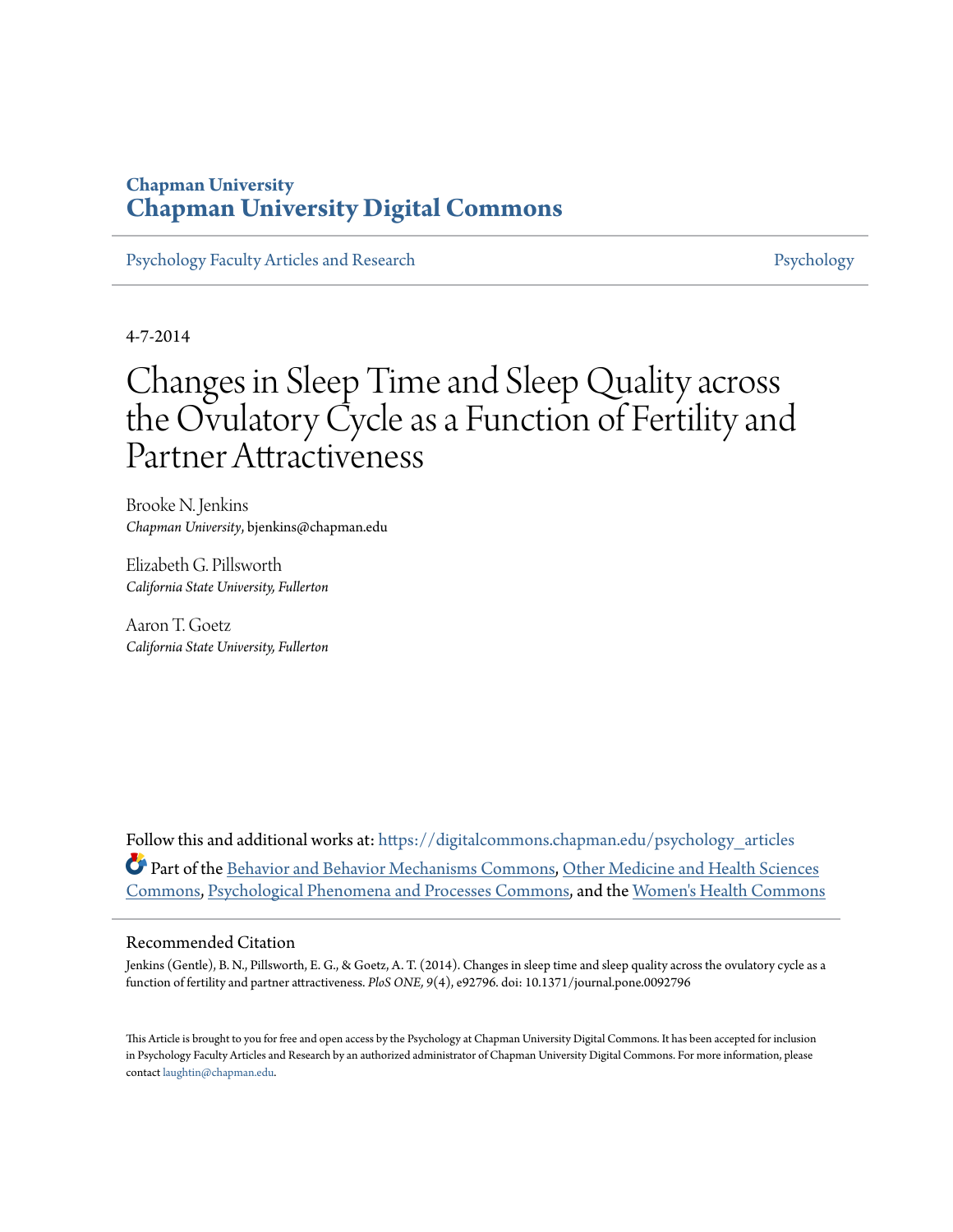# Changes in Sleep Time and Sleep Quality across the Ovulatory Cycle as a Function of Fertility and Partner Attractiveness

# **Comments**

This article was originally published in *PLoS ONE*, volume 9, issue 4, in 2014. [DOI: 10.1371/](https://doi.org/10.1371/journal.pone.0092796) [journal.pone.0092796](https://doi.org/10.1371/journal.pone.0092796)

**Creative Commons License**<br> **C Q Q** 

This work is licensed under a [Creative Commons Attribution 4.0 License.](https://creativecommons.org/licenses/by/4.0/)

**Copyright**

The authors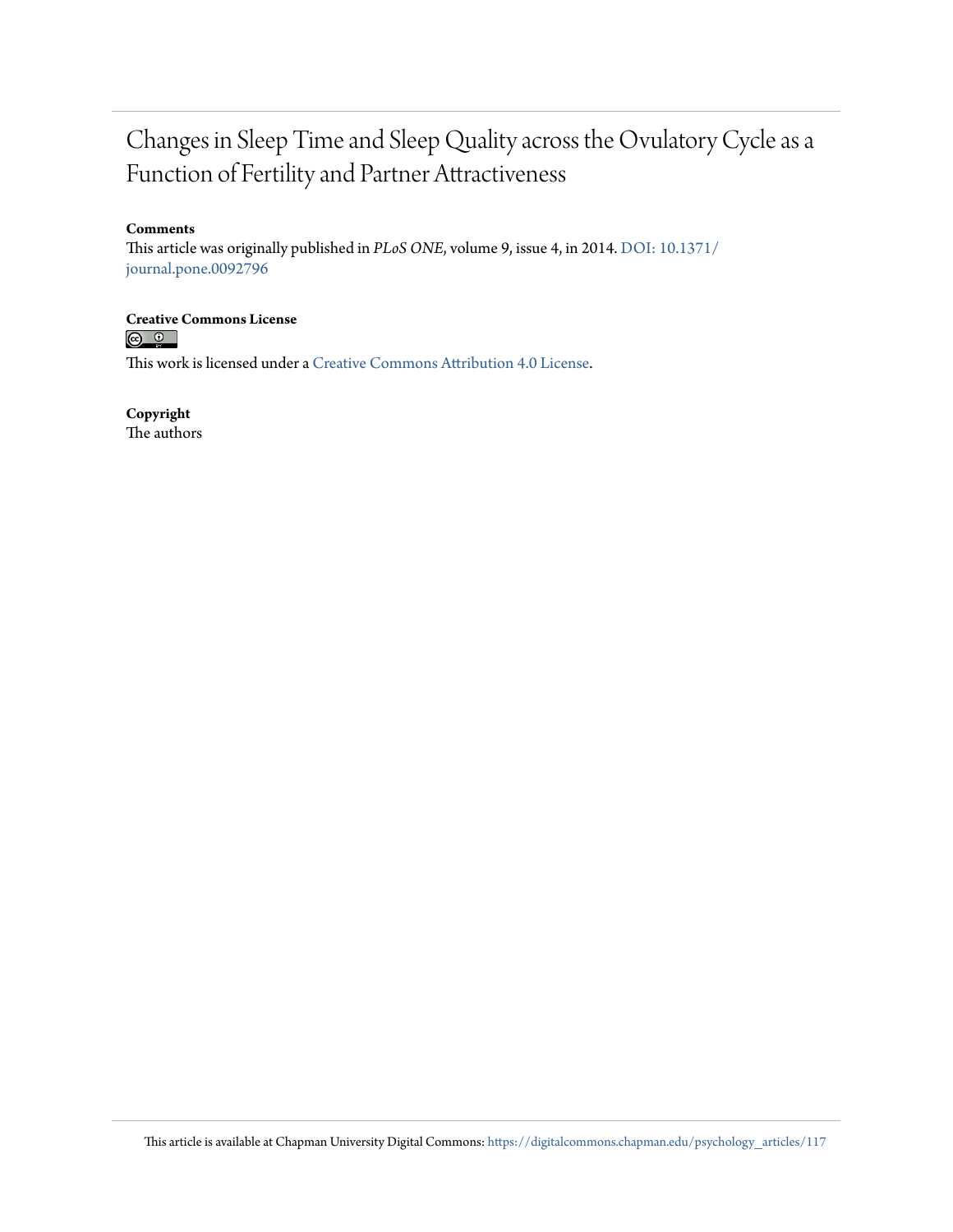# OPEN @ ACCESS Freely available online

# Changes in Sleep Time and Sleep Quality across the Ovulatory Cycle as a Function of Fertility and Partner Attractiveness



# Brooke N. Gentle<sup>1\*</sup>, Elizabeth G. Pillsworth<sup>29</sup>, Aaron T. Goetz<sup>3</sup>

1 Department of Psychology and Social Behavior, University of California Irvine, Irvine, California, United States of America, 2Department of Anthropology, California State University, Fullerton, Fullerton, California, United States of America, 3 Department of Psychology, California State University, Fullerton, Fullerton, California, United States of America

## Abstract

Research suggests that near ovulation women tend to consume fewer calories and engage in more physical activity; they are judged to be more attractive, express greater preferences for masculine and symmetrical men, and experience increases in sexual desire for men other than their primary partners. Some of these cycle phase shifts are moderated by partner attractiveness and interpreted as strategic responses to women's current reproductive context. The present study investigated changes in sleep across the ovulatory cycle, based on the hypothesis that changes in sleep may reflect ancestral strategic shifts of time and energy toward reproductive activities. Participants completed a 32-day daily diary in which they recorded their sleep time and quality for each day, yielding over 1,000 observations of sleep time and quality. Results indicated that, when the probability of conception was high, women partnered with less attractive men slept more, while women with more attractive partners slept less.

Citation: Gentle BN, Pillsworth EG, Goetz AT (2014) Changes in Sleep Time and Sleep Quality across the Ovulatory Cycle as a Function of Fertility and Partner Attractiveness. PLoS ONE 9(4): e92796. doi:10.1371/journal.pone.0092796

Editor: Bernhard Fink, University of Goettingen, Germany

Received October 30, 2013; Accepted February 25, 2014; Published April 7, 2014

Copyright: © 2014 Gentle et al. This is an open-access article distributed under the terms of the [Creative Commons Attribution License](http://creativecommons.org/licenses/by/4.0/), which permits unrestricted use, distribution, and reproduction in any medium, provided the original author and source are credited.

Funding: These authors have no support or funding to report.

Competing Interests: The authors have declared that no competing interests exist.

\* E-mail: bgentle@uci.edu

. These authors contributed equally to this work.

### Introduction

Human females, like nearly all female mammals, experience a very brief window of fertility across the ovulatory cycle, and it is during this time that mating relevant features, perceptions, and behaviors are most likely to affect the genetic quality of a woman's offspring. Because of the reproductive significance of this brief window, it has been hypothesized that women, like other female mammals, will exhibit shifts in their mate preferences, mating behaviors, and attractiveness. The ovulatory shift hypothesis [1], [2] proposes that women will experience systematic shifts in desires and mating-related behaviors when most likely to conceive in order to increase the likelihood of reproducing with genetically fit partners and decrease the likelihood of reproducing with genetically less fit partners.

Dozens of studies have produced evidence that women prefer more masculine and more symmetrical men as sexual partners at high fertility relative to low (see [3], for a review of ovulatory effects on women's mate preferences). Other studies have suggested that women's physiological features may change perceptibly as a function of fertility across the cycle, with evidence that men prefer the scents [4], [5], the voices [6], [7], and the faces and bodies [8] of women in the ovulatory phase of their cycles compared to women in the non-ovulatory phases (see [9] for a review). Some of the studies examining men's preferences for fertile women suggest the possibility that it is women's behaviors, and not only physiological features, that shift with fertility. For

example, Miller, Tybur, and Jordan [10] documented that professional lap dancers earned significantly higher tips during the ovulatory phase of their cycles than at other phases, which may be the result of changes in women's appearance, voice, or scent, or may be the result of changes in women's flirtatious or seductive behavior. Additionally, the voice preferences documented by Bryant and Haselton [7] were confined to social speech acts, as opposed to non-verbal sounds, suggesting that men were not responding to a simple physiological change that affects the voice.

Changes in women's behaviors as a function of ovulatory phase have also been documented in other domains, and have been interpreted as either increasing women's likelihood of obtaining a desirable sexual partner or decreasing their likelihood of encountering an undesirable sexual partner. For example, women have been judged to take greater care in their appearance [11], [12], to show more interest in attending social gatherings where they are likely to meet desirable men [13], and to selectively flirt with men who possess proposed cues to genetic quality [14] at high fertility relative to low. Relatedly, women have been shown to decrease rape-related risky behaviors [15] and increase hand-grip strength in response to hypothetical rape scenarios [16] at high fertility compared to low (but see [17], for a discussion of the effectiveness of these behaviors). Women have also been shown to express greater sexual disgust sensitivity [18] and to selectively reduce affiliation with close male kin, but not close female kin [19] at high fertility relative to low. These patterns have been interpreted as reducing the possibility of reproductively costly scenarios such as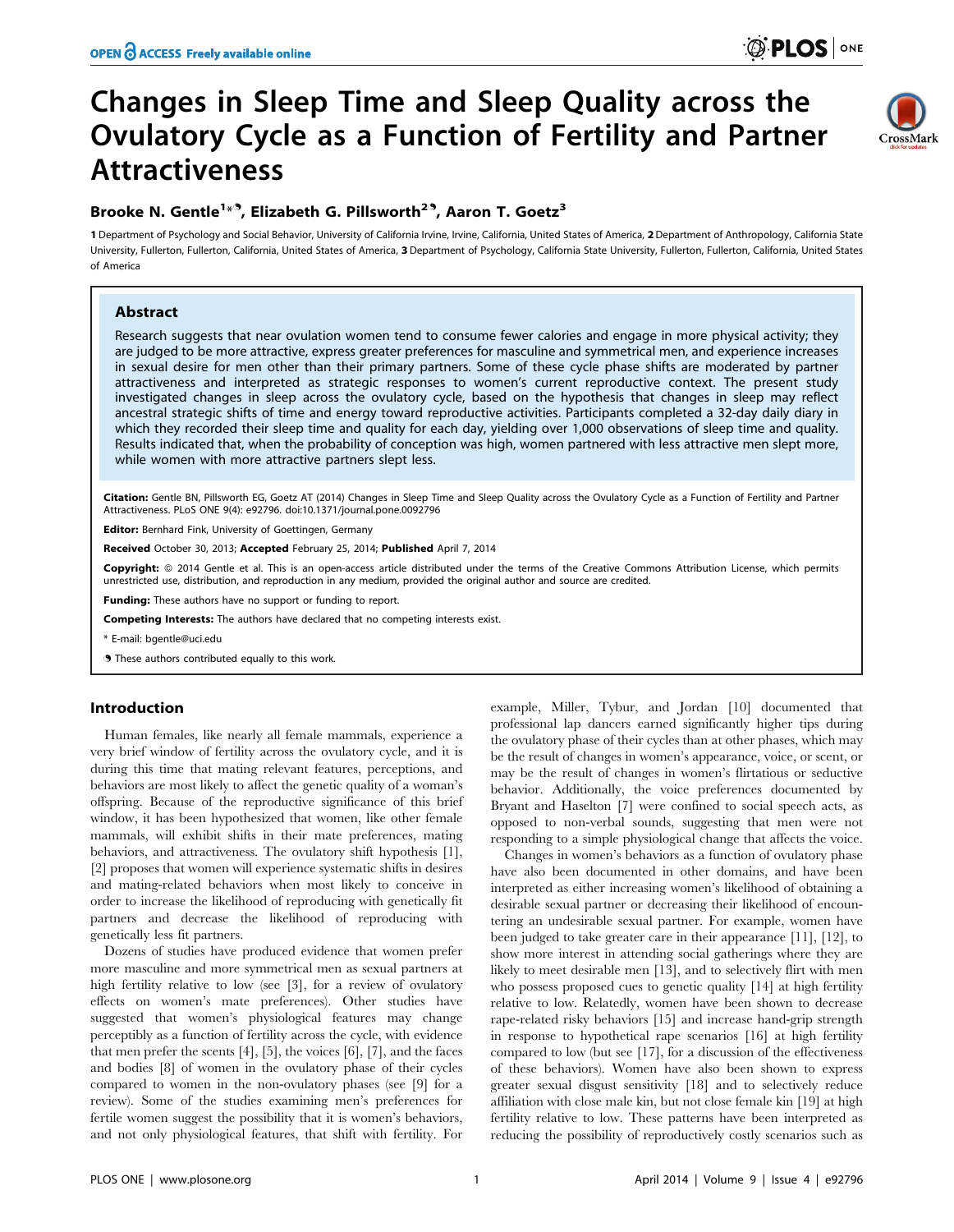inbreeding. Finally, women have been shown to exhibit behavioral shifts related to fertility that appear to be more distally related to reproductive strategies, such as consuming fewer calories at high compared to low fertility [20]. This pattern has been provisionally interpreted as a reordering of energetic demands to divert time and energy resources away from somatic maintenance and toward reproductive effort.

In the medical literature, researchers have investigated the possibility that there are changes in sleep patterns across the ovulatory cycle, but have failed to find any significant patterns of cycle phase on sleep time [21–23]. We show that if one adopts an evolutionary framework of potential reproductive costs and benefits, it is possible to uncover hitherto undocumented but meaningful effects of fertility on sleep patterns.

## Features of Women's Romantic Partners as an Important Covariate

An important feature of many of the documented ovulatory changes in women's desires, behaviors, and appearance is that they are context-dependent and, in particular, that the features of a woman's romantic partner has a significant effect on how ovulation will influence her. The dual mating hypothesis [24] suggests that the evolutionary context of long-term pairbonding in humans would have resulted in ancestral women having to face substantial tradeoffs in romantic and sexual partner choice. While the best outcome may have been to form a long-term pairbond with a man high in both genetic quality and cooperative partner qualities, not all men would be equally likely to possess all of these traits, nor would the few men who possessed the combination of such traits be able to simultaneously form long-term exclusive pairbonds with all the women who desired them. The dual mating hypothesis therefore proposes that among those women whose partners were relatively high in investing qualities, but relatively low in genetic quality, those who maintained their primary pairbond while opportunistically engaging in extra-pair sex with men of high genetic quality at high fertility would have had greater reproductive success on average than those who did not pursue this strategy.

This theoretical framework has proven useful in predicting nuanced patterns in women's desires and behaviors across the ovulatory cycle. For example, women who rate their partners as less sexually attractive (a hypothesized indicator of genetic quality) have been shown to experience an increase in sexual desire for men other than their current partners when fertile, whereas this shift is absent or minimized among women who rate their partners as high on sexual attractiveness (e.g., [2], [13], [14], [25]). Similarly, women who rate their partners as less sexually attractive feel less close to and more critical of their romantic partners when fertile than at other times in the menstrual cycle [26]. Partner sexual attractiveness also interacts with fertility to predict women's reports of their partners' mate guarding (e.g., jealousy and vigilance) and positive mate retention (e.g., expressions of love and commitment) behaviors [13], [24]. Fessler [20], in his review of periovulatory decreases in calorie consumption and increases in ranging activities (distances traveled in a day), suggested that such shifts may be specifically related to increased preparedness for opportunistic extra-pair mating, as opposed to mating opportunities with one's primary partner, arguing that increased ranging and reduced time spent foraging are unnecessary for maximizing mating opportunities with a primary partner with whom a woman presumably spends a lot of time.

### Sleep Patterns and Fertility

Sleep, like eating and foraging, is likely to serve a somatic maintenance function, although the precise role it plays continues to be debated (see [27] and [28] for a review of sleep's role in memory consolidation, [29] for a discussion of the role of sleep in avoiding predation, [30] for an examination of the necessity of sleep to replenish energy, and [31] for a discussion of the role of sleep in energy conservation). As such, we might expect sleep to be subject to the same sort of reordering at high fertility as are eating and ranging activities. Based on household patterns and sleeping arrangements reported in the ethnographic literature, it is reasonable to assume that individuals throughout most of our ancestral past shared a sleeping space with their primary sexual and social partner, and that much of one's sexual activity with their primary partner would have taken place during sleep times when both partners were likely to be together (see, e.g., [32–38]; but also see [39] for a different pattern). We might, therefore, expect any ovulatory effects on sleep to be more relevant to advancing or avoiding conception with one's primary partner than actively seeking extra-dyadic mating opportunities.

### Predictions

We predicted that women would decrease their sleep time at high fertility, when the potential reproductive benefits to ancestral women of reallocating that time toward mating-related activities with her primary partner (i.e., sexual intercourse) would have been highest. We further predicted that this effect would be moderated by a woman's ratings of her primary partner's sexual attractiveness, as the reproductive benefit that would have been gained in our ancestral history by engaging in mating opportunities with a partner who displayed indicators of good genes would have been greater than that which could have been gained by engaging in mating opportunities with a partner with lower sexual attractiveness.

### Materials and Methods

#### **Participants**

This study was approved by the institutional review board at California State University, Fullerton. Participants signed an IRB approved written consent form to participate in the study. The original data presented here is available via the public repository eScholarship, [http://escholarship.org/uc/item/4jz9p4fg.](http://www.datadryad.org/) Participants were 63 normally-cycling women who had not taken hormonal contraceptives within the previous three months. All women were students at California State University, Fullerton (mean age = 22.41,  $SD = 3.45$ ) and received extra credit for participation. Data were collected in two waves during a single academic year. There were no significant differences between the groups on any variables measured, thus both groups were combined for tests of the predictions. Of these 63 participants, 8 were omitted for atypical or irregular menstrual cycle lengths (i.e., an average cycle length outside the range of 24–35 days or a selfreported irregular menstrual cycle), and 16 were omitted for reporting that they suffered from frequent or chronic sleep problems. Of the remaining 39 participants, 19 identified as currently involved in a romantic relationship. The majority of participants self-identified as either White (30%) or Hispanic (30%), with 17.5% identifying as interracial, 7.5% as African American, 5% as Asian, and 5% as ''other.''

### Procedure

Participants attended a 30 minute introductory session in which they were given a 32-day sleep diary and written and verbal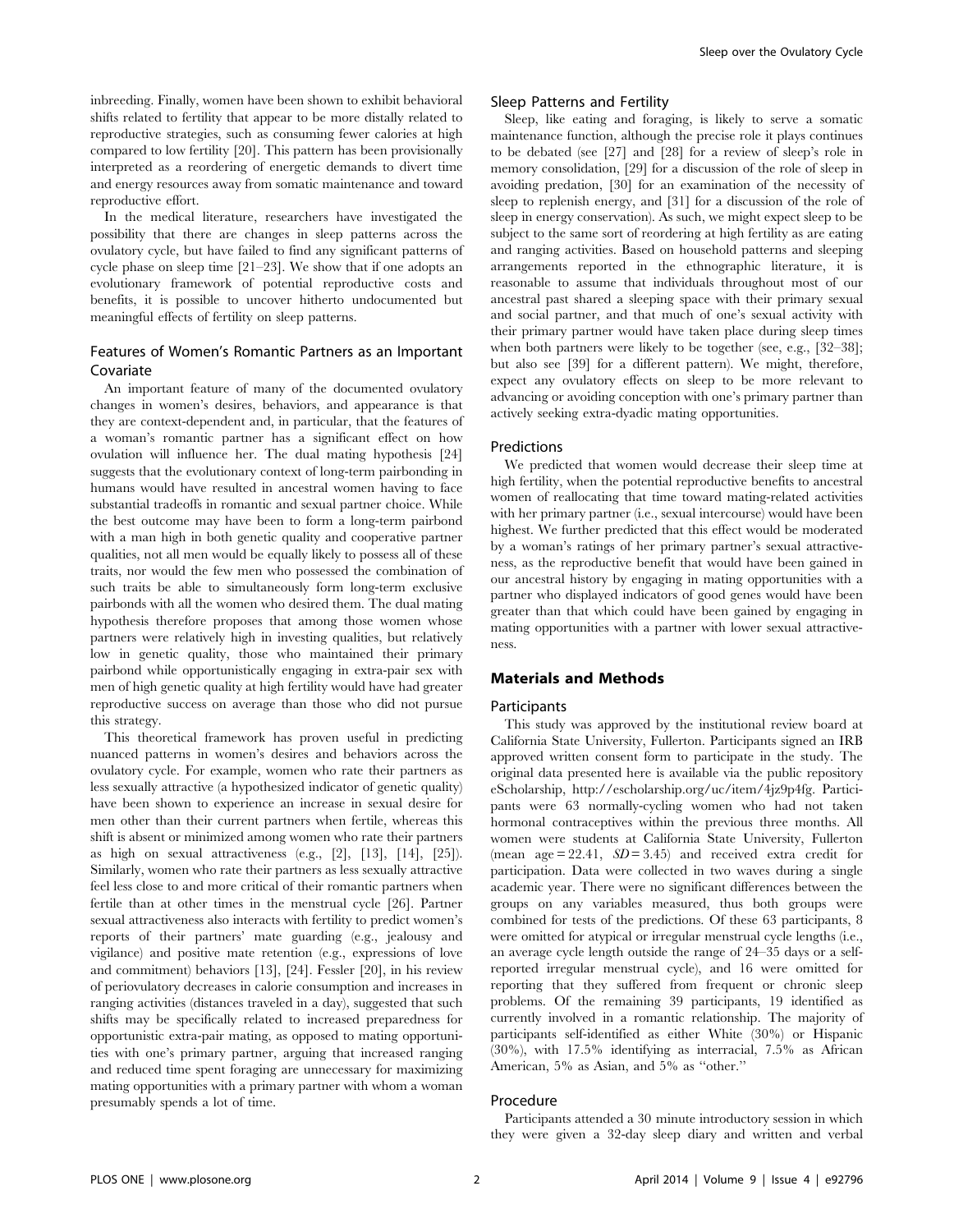instructions on how to fill out the diary. Diary entries were collected every 7 days to ensure that participants did not attempt to complete the diary from memory, and participants were encouraged to leave blank any days they missed. Participants reported the time they fell asleep each night and the time they woke up each day, as well as the total number of waking minutes during the night and total number of sleeping minutes during the day (e.g., naps). They also rated the quality of their sleep each night on a scale of 1 (''below average'') to 5 (''above average''). Participants were also asked to record any factors that may have substantially affected their ability to sleep – either positively or negatively – and whether or not they felt sick on that day. Women also indicated any days on which they were menstruating during the study.

After completion of the 32-day sleep diary, participants attended a final session in which they filled out a return survey. The return survey included a number of items related to participants' sleep patterns, menstrual cycles, relationship status, and partner attractiveness.

### Variables

After collecting the diaries and surveys, total sleep time and fertility phase were calculated for each day. Total sleep time was the amount of time between falling asleep at night and waking in the morning, minus any waking during the night, plus any napping during the day  $(M = 7.69$  hours,  $SD = 1.9$  hours,  $N = 1,074$  observations).

To calculate conception probability, we determined the cycle day of each observation for each woman using a standard 29-day cycle length [40] and dates of menstrual onset. If a woman reported two periods within the diary timeframe, we used this confirmed cycle length to determine cycle day. Once a cycle day was determined for each observation, we used the estimates reported in Wilcox, Dunson, Weinberg, Trussell, and Baird [41] to assign a conception probability (Range  $= 0$  to 0.094) to each observation (see Appendix S1 for complete table).

Participants' descriptions of factors affecting their ability to sleep were rated by a coder blind to the purpose of the study. Each comment was rated on a scale from  $-2$  (indicating features disruptive to sleep, e.g., loud noises, stress, illness) to +2 (indicating features conducive to sleep, e.g., quiet room, comfortable bed, relaxed feeling). Women did not comment on all diary days (on average, women commented on only 22% of the days for which they filled out the diary), and were slightly more likely to report negative sleep factors  $(M = -0.49, SD = .98, N = 279)$ . In order to retain as many observations in our analyses as possible, days for which there was no comment were coded as the average value for all coded days. This variable was labeled ''sleep environment''  $(M = -0.49, SD = .51, N = 1,031)$ . Days for which participants included comments related to something other than the sleep environment were coded as missing  $(N=43)$  observations).

Women in relationships rated the physical and sexual attractiveness of their current partner using two items in the survey, ''How physically attractive would others rate your partner?'' and ''How sexually attractive would others rate your partner?'' Each variable was rated from 1 (''not physically [sexually] attractive'') to 9 (''very physically [sexually] attractive''). These variables were summed to create a single measure of partner attractiveness  $(\alpha = .924)$ , with a possible score of 2–18 (M = 14.05, SD = 2.17,  $Range = 10$  to 18).

# Results

### Analysis

Analyses were conducted in Stata 13. Because our data include crossed factors (i.e., factors that vary by subject and factors that vary by observation), we used multi-level regression techniques [42]. The models were maximum likelihood regression models with random effects, using individual participants as clusters  $(n=39$  clusters in the models including all women, and  $n=19$ clusters in the models including only women in relationships). This model allows for the maximum degrees of freedom as it uses the number of observations, rather than the number of clusters, as the denominator [43]. The models included both Level 1 (within participant) and Level 2 (between participant) covariates. In the analyses including all women  $(n = 39)$ , there were a total of 1,030 observations of sleep time ( $M = 26.4$  per woman;  $Range = 11$  to 32) and 1,008 observations of sleep quality  $(M = 25.8$  per woman,  $Range = 11$  to 32). In the analyses including only those women in relationships  $(n=19)$ , there were a total of 500 observations of sleep time  $(M=26.3$  per woman;  $Range=11$  to 31) and 482 observations of sleep quality ( $M = 25.4$  per woman;  $Range = 11$  to 31).

#### Sleep Environment and Conception Probability

The question regarding ''sleep environment'' was included in the questionnaire to control for extrinsic variation in the sleeping environment that could independently affect sleep time and/or sleep quality. Upon investigation of the variable, we found an unpredicted relationship with conception probability, such that as conception probability increased, women were significantly less likely to report negative sleep factors ( $z = 2.11$ ,  $SE = 1.77$ ,  $p = .035$ ,  $N = 279$  observations,  $n = 35$  clusters, see Figure 1). This effect was the same whether we used only those observations that included a valid entry for this question  $(N = 279)$  or whether we included observations that had been coded as the mean response  $(N = 1,031)$ . Further analyses revealed no evidence that this variable had a mediating effect between our predictor and outcome variables, but the inclusion of sleep environment as a control variable did reliably increase the predictive power of all of the models, without changing any patterns of effects. Sleep environment was therefore retained in all analyses to control for variation in sleep time and quality due to extrinsic qualities of the sleep environment.

#### Conception Probability and Sleep Time and Quality

In models looking only at the effects of conception probability and sleep environment  $(N=1,008-1,030)$  observations), there was no main effect of fertility on either sleep time  $(z=0.97,$  $SE = 143.63$   $p = .333$  or sleep quality ( $z = -0.20$ ,  $SE = 1.11$  $p=$  .841). Sleep environment significantly and positively predicted both sleep time ( $z = 3.03$ ,  $SE = 10.35$ ,  $p = .002$ ) and sleep quality  $(z = 8.90, \, SE = 0.08, \, \rho \leq 0.0005).$ 

# Conception Probability, Partner Attractiveness, and Sleep Time

We conducted a second set of analyses to examine the effects of conception probability, partner attractiveness, and the interaction of those two variables on sleep time and quality. Sleep environment was included as a control variable and the samples included 19 women in relationships  $(N= 482-500)$  observations). Both conception probability ( $z = 2.93$ ,  $SE = 891.72$ ,  $p = .003$ ) and sleep environment ( $z = 5.50$ ,  $SE = 8.16$ ,  $p<.0005$ ) positively predicted sleep time when controlling for the independent effects of partner attractiveness and the interaction of partner attractiveness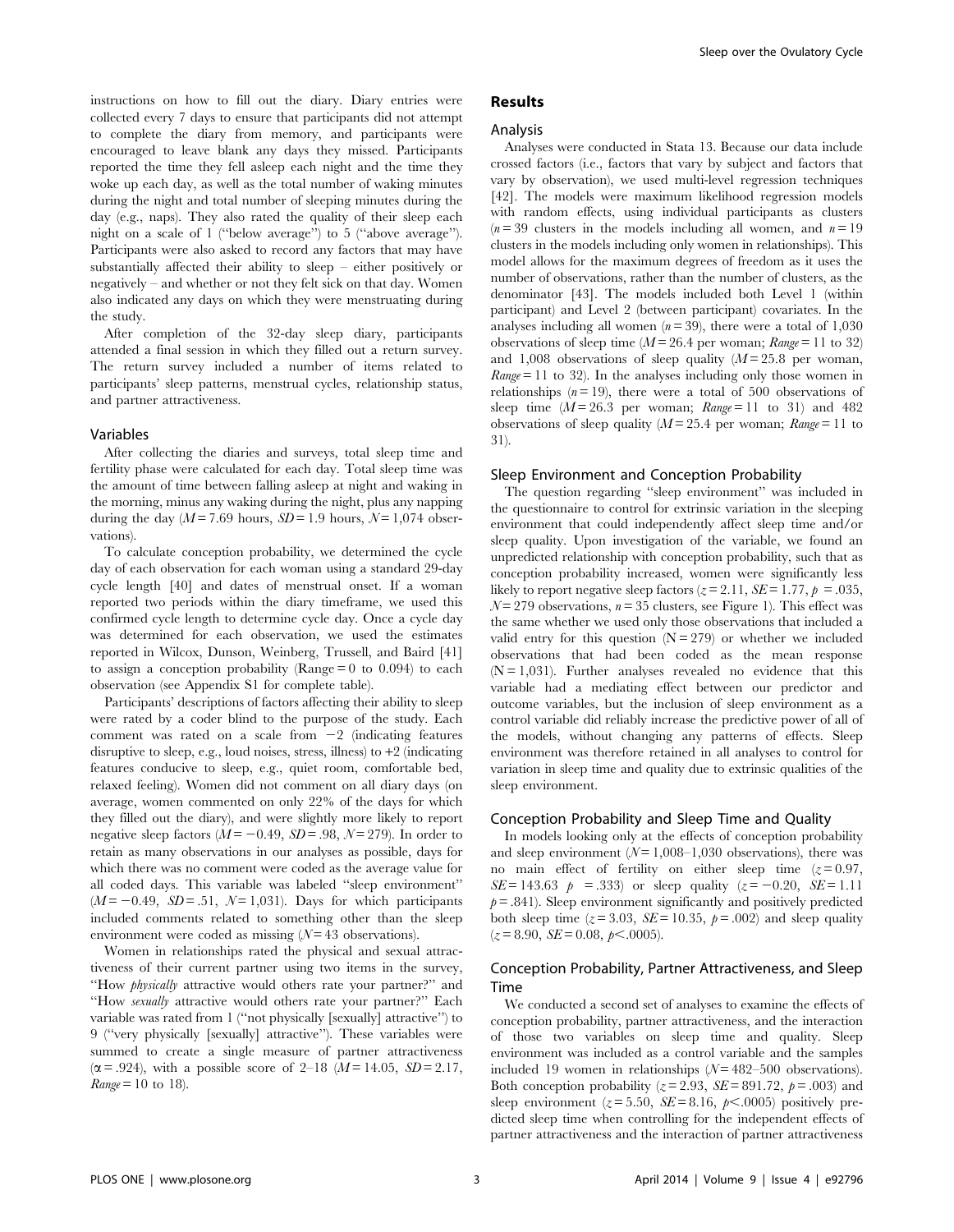

Figure 1. Effect of conception probability on women's reports of their sleep environment. Comments were coded from  $-2$  (factors disruptive to sleep) to 2 (factors conducive to sleep). Multi-level regression performed only on observations that included a valid comment regarding sleep environment ( $N = 279$  observations,  $n = 35$ women).

doi:10.1371/journal.pone.0092796.g001

and conception probability. Partner attractiveness had no main effect on sleep time ( $z = 1.55$ ,  $SE = 5.21$ ,  $p = .120$ ). There was a significant interaction of conception probability and partner attractiveness on sleep time ( $z = -2.98$ ,  $SE = 62.57$ ,  $p = .003$ ), indicating that conception probability affects sleep time differently depending on the attractiveness of one's partner (see Figure 2).

To further examine the relationship between conception probability, partner attractiveness, and sleep time, we tested the marginal effects of conception probability on sleep time at different levels of partner attractiveness. Among those women who rated their partners as most attractive (i.e.,  $1 SD$  above the mean), there was a significant negative effect of conception probability on sleep time (see Table 1). In other words, women with more attractive partners were sleeping less when the probability of conception was higher. Among those women who rated their partners as least attractive (i.e., 1 SD below the mean), there was a significant



Figure 2. Interaction of conception probability and partner attractiveness on sleep time. Each line represents the marginal effect of conception probability on sleep time at a different level of partner attractiveness.

doi:10.1371/journal.pone.0092796.g002

positive effect of conception probability on sleep time. In other words, women with less attractive partners were sleeping more when the probability of conception was higher. Among those women who rated their partners as intermediate in attractiveness there was no significant relationship between conception probability and sleep time.

We also examined the marginal effects of partner attractiveness at different levels of conception probability. Partner attractiveness had no marginal effects on sleep time at any level of conception probability (all  $ps > .160$ ).

### Conception Probability, Partner Attractiveness, and Sleep **Ouality**

We next looked at the effects of fertility and partner attractiveness on self-rated sleep quality. Fertility alone was not significantly related to sleep quality ( $z = 0.71$ ,  $SE = 7.50$ ,  $p = .480$ ), and there was no interaction between partner attractiveness and conception probability on sleep quality ( $z = -0.74$ ,  $SE = 0.53$ )  $p = .461$ ). There was a main effect of partner attractiveness  $(z=3.25, SE=0.06, p=.001)$  such that those women who rated their partners as more attractive also rated the quality of their sleep better (see Figure 3). Sleep environment also significantly and positively predicted self-reported sleep quality  $(z=10.31,$  $SE = 0.07, p \leq .0005$ .

### Discussion

We predicted that women would sleep less when conception probability was high, and that this effect would be moderated by their partner's attractiveness. Results were partially consistent with this prediction and lend support to the general hypothesis that women's mating psychology may reflect adaptations designed to strategically adjust the time and energy allocated toward somatic maintenance during high fertility [20].

### Sleep Time

When looking only at the effect of fertility on sleep time, we, like previous researchers, failed to find a significant relationship. However, when we included the sexual attractiveness of the women's primary partners as a covariate in the model, we found a significant positive effect of conception probability on sleep time, such that in general, as conception probability increased, so did the amount of time sleeping. In accordance with our predictions, there was also a significant interaction with partner attractiveness, suggesting that the effect of conception probability on women's sleep time is moderated by the attractiveness of her current partner. Women who rated their partners as relatively less attractive (1 SD below the mean) experienced a significant increase in sleep time at higher fertility, whereas women who rated their partners as relatively more attractive (1 SD above the mean) experienced a significant decrease in sleep time at higher fertility. Women who rated their partners as intermediate in attractiveness did not experience a fertility-related shift in sleep time.

One interpretation of this pattern is that it suggests divergent reproductive strategies based on the qualities of a woman's current partner. For example, it is possible that in our ancestral past women with more attractive partners strategically reduced their sleep time when the probability of conception was highest, that is, when the energy that would otherwise have be conserved could have net potentially greater returns for ancestral women by being invested in mating activities, such as sexual intercourse.

Similarly, it is plausible that the fertility-related increase in sleep time we documented among women with less attractive partners reflects a conception-avoidance strategy if, among ancestral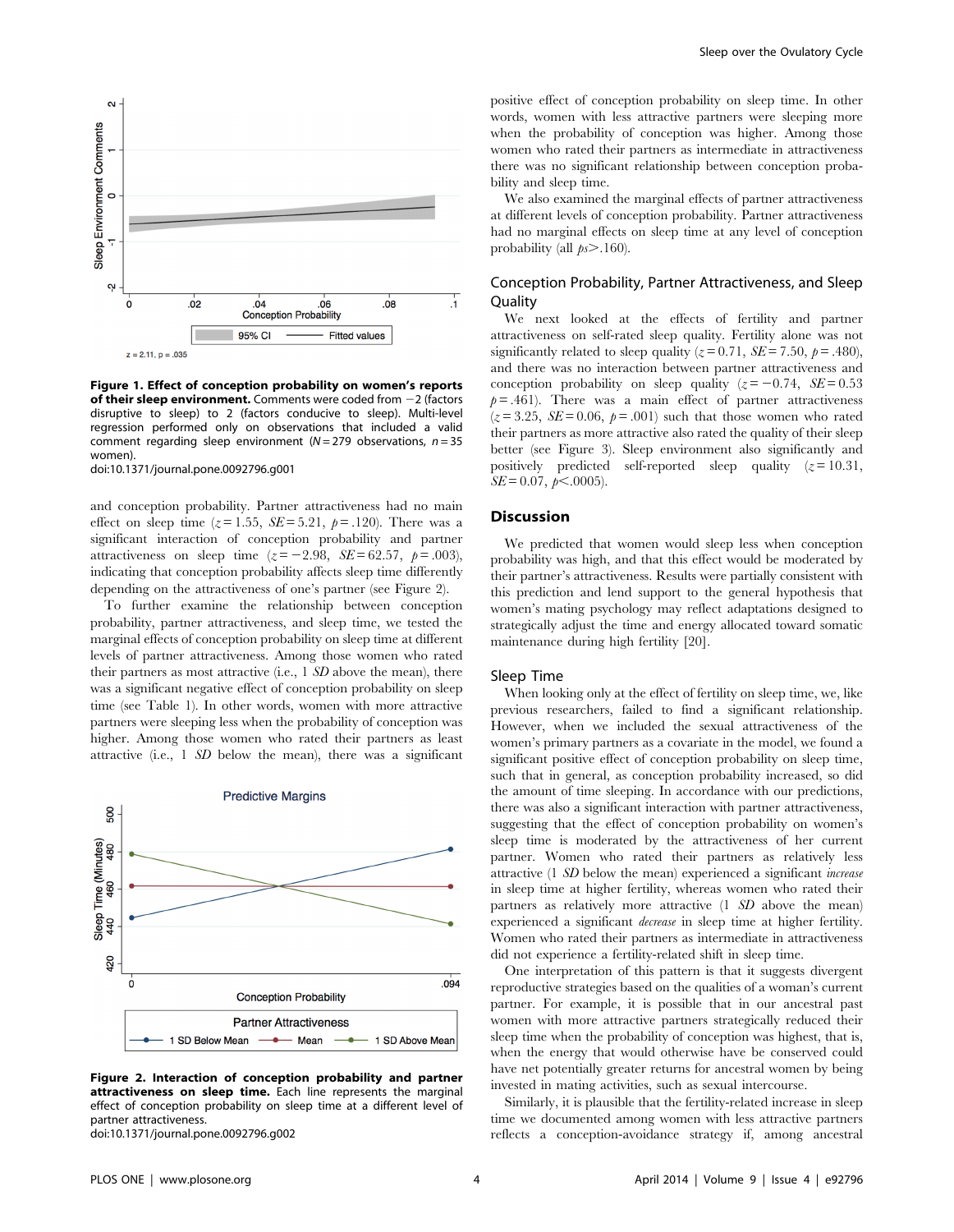Table 1. Marginal effects of conception probability on sleep time at each level of partner attractiveness.

| <b>Partner Attractiveness Rating</b> | Marginal Effect of Conception Probability on Sleep Time z (SE) |  |
|--------------------------------------|----------------------------------------------------------------|--|
| 1 SD Below Mean                      | 2.02 (194.23)*                                                 |  |
| Mean (14.05)                         | 0.00(139.59)                                                   |  |
| 1 SD Above Mean                      | $-2.09(190.82)$ *                                              |  |
|                                      |                                                                |  |

 $*n < 05$ 

doi:10.1371/journal.pone.0092796.t001

women, extending one's sleeping time might have reduced the possibility of sexual interaction with one's partner during the night. Such an interpretation, although tentative, has some precedence. Kruger and Hughes [44] documented that among cohabiting couples, when no sex has taken place, women are more likely to fall asleep first. They interpreted this pattern as a conceptionavoidance strategy, but did not examine either the effects of fertility or partner attractiveness.

Another potential source of the pattern of effects documented in this study is that increased sleep among women with less attractive partners reflects greater energy expenditures during the day. It has been demonstrated by many previous studies that women with less attractive partners are those who may be most likely to engage in extra-pair mate seeking (e.g., [2], [13], [14]). Fessler [20] further argued that extra-pair mate seeking may be the underlying motivation for documented increases in ranging behavior and other physical activities among women at high fertility. It is reasonable to think that these behaviors are most likely to be those that occur during waking hours, and not when a woman is sleeping next to her primary partner, thus allowing for a possible increase in sleep time at night.

Unfortunately, in the current data set, we are unable to further test these possible explanations for the patterns documented. Future research should investigate these possibilities by examining additional variables. Most direct would be to assess sexual desire or behavior. If ancestral women with less attractive partners were sleeping more at high fertility in order to avoid conception, we might expect women with less attractive partners to also



Figure 3. Effects of conception probability and partner attractiveness on self-reported sleep quality. Each line represents the marginal effect of conception probability (all non-significant) on sleep time at a different level of partner attractiveness. The different heights of each line illustrate the significant main effect of partner attractiveness on sleep quality.

doi:10.1371/journal.pone.0092796.g003

experience less sexual desire for their partners and have sex less often at high fertility than those women who rate their partners as more sexually attractive. Although women in the current study were asked about sexual behavior, there were too few responses to adequately test this prediction with these data. In addition, assessing daily activity levels could be informative. If women with less attractive partners benefitted by engaging in extra-pair mate seeking behaviors that used more energy during the day, we should see that increased sleep time is associated with behaviors such as increased ranging or social involvement.

### Sleep Quality

As with sleep time, when examined alone, conception probability had no significant relationship to sleep quality, and there remained no evidence of a main effect of fertility on sleep quality when including partner sexual attractiveness as a covariate in the model. We did, however uncover a significant main effect of partner attractiveness on the quality of women's sleep. That there is a general relationship between partner attractiveness and sleep quality is unsurprising, and can likely be attributed to any number of covarying factors. For example, the woman's own health, stress levels, social status, or access to resources all may affect both her ability to obtain a physically attractive partner and her overall ability to enjoy a good night's sleep.

#### Sleep Environment

Another unpredicted finding to come out of this study was that women's reports of the sleep environment itself changed over the ovulatory cycle, such that women reported significantly fewer negative sleeping conditions when conception probability was higher. Although conception probability significantly predicted women's reports of their sleep environment, and their sleep environment, unsurprisingly, predicted both sleep time and quality, there was no evidence of statistical mediation, that is, conception probability does not appear to be affecting sleep time or quality through sleep environment. Although we cannot further examine this effect with our current data, there are a number of intriguing possibilities that could explain this pattern. First, changes in women's behavior might result in different sleep environments at different points in the cycle. For example, it may be that women are more conscientious about closing windows, adjusting the heat, or otherwise ensuring a more peaceful sleep environment at high fertility than at low fertility. Secondly, intrinsic changes in women's ability to sleep may affect their perception of their sleep environment. For example, it may be that women are less aware of ambient noise, temperature fluctuations, or other potential distractions during high fertility than they are at low fertility. A third possibility is that it is women's sensitivity to their environment, but not the environment itself or their ability to perceive the features in the environment, which fluctuate. For example, women may be just as aware of ambient noise at high fertility as they are at low fertility, but find it less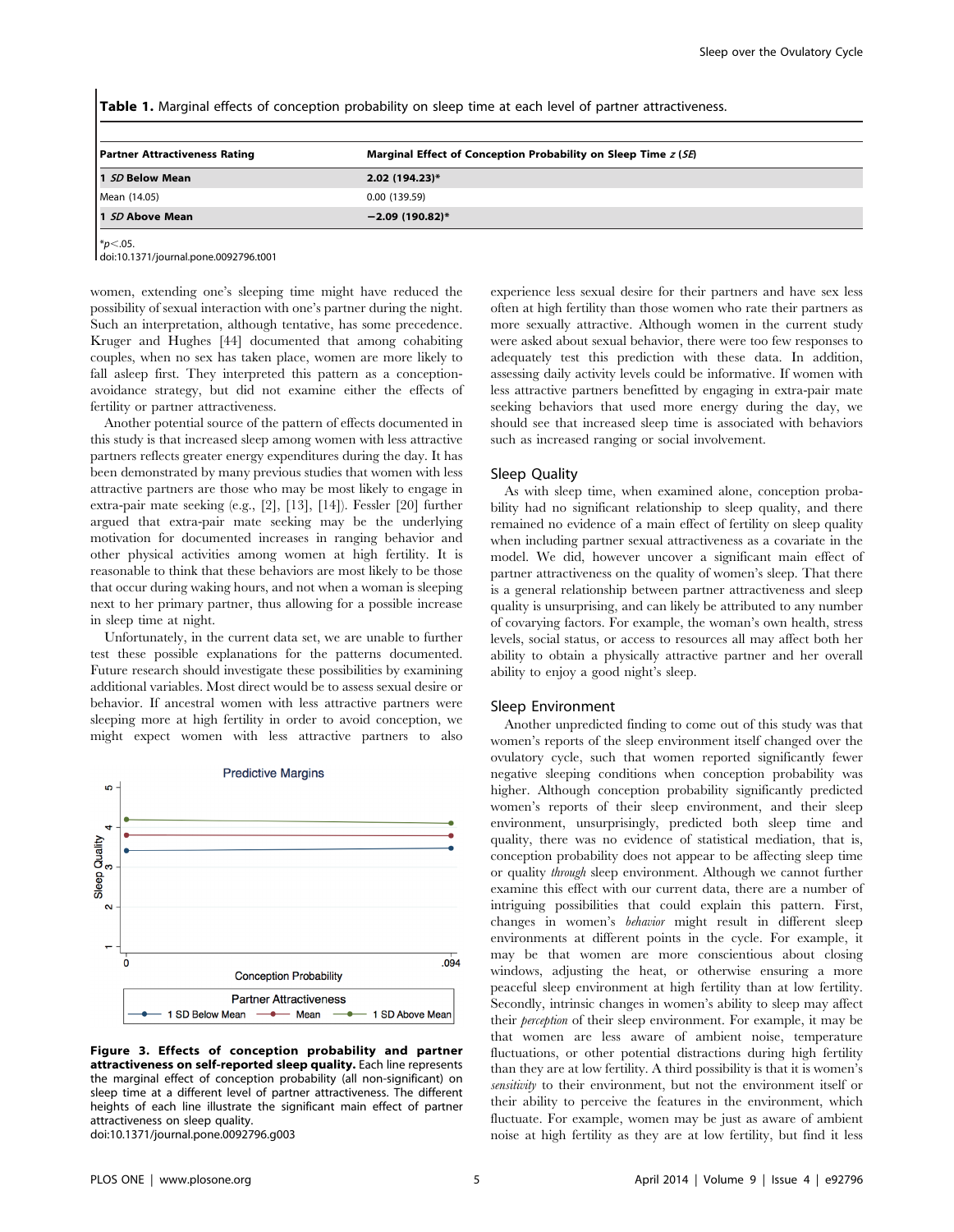distracting and thus fail to report it in their diaries. Further research may be able to discern whether this pattern is a simple byproduct of physiological changes at high fertility or represents a strategic shift in behavior or perception.

### Limitations

This study suffers from some additional unavoidable limitations. Since our dependent measures are all based on self-report, it is possible that the data include errors, misrepresentations, or variations in interpretation, however there is no reason to believe that any such error would vary systematically with either conception probability or partner attractiveness. It is also probable that unassessed variables, such as work and school demands, could have a significant effect on women's sleep patterns, but these, too, are not expected to vary systematically with conception probability or partner attractiveness.

### Conclusion

While the current study cannot be construed as conclusive evidence for any specific ancestral adaptation, we believe that the pattern of results documented is important and relevant to our growing understanding of women's sexuality and behavior. The data reported here provide evidence of systematic shifts in women's sleep patterns as a combined function of fertility and the qualities of a woman's primary partner. In general, we found that women with more sexually attractive partners slept less when

### References

- 1. Gangestad SW, Thornhill R (1998) Menstrual cycle variation in women's preferences for the scent of symmetrical men. Proc R Soc Lond B Biol Sci 265: 927–933.
- 2. Gangestad S, Thornhill R, Garver-Apgar C (2005) Adaptations to ovulation: Implications for sexual and social behavior. Curr Dir Psychol Sci 14: 312–316.
- 3. Gangestad SW, Thornhill R (2008). Human oestrus. Proc R Soc Lond B Biol Sci 275: 991–1000.
- 4. Thornhill R, Gangestad SW, Miller R, Scheyd G, McCollough JK, et al. (2003) Major histocompatibility complex genes, symmetry, and body scent attractiveness in men and women. Behavioral Ecology 14: 668–678.
- 5. Gildersleeve KA, Haselton MG, Larson CM, Pillsworth EG (2012) Body odor attractiveness as a cue of impending ovulation in women: Evidence from a study using hormone-confirmed ovulation. Horm Behav 61: 157–166.
- 6. Pipitone R, Gallup G (2008) Women's voice attractiveness varies across the menstrual cycle. Evol Hum Behav 29: 268–274.
- 7. Bryant GA, Haselton MG (2009) Vocal cues of ovulation in human females. Biol Lett 5: 12–15.
- 8. Roberts SC, Havlicek J, Flegr J, Hruskova M, Little AC, et al. (2004) Female facial attractiveness increases during the fertile phase of the menstrual cycle. Proceedings of the Royal Society of London. Series B: Biological Sciences 271: S270–S272.
- 9. Haselton MG, Gildersleeve KA (2011) Can men detect ovulation? Curr Dir Psychol Sci 20: 87–92.
- 10. Miller G, Tybur JM, Jordan BD (2007) Ovulatory cycle effects on tip earnings by lap dancers: economic evidence for human estrus? Evol Hum Behav, 28: 375– 381.
- 11. Haselton MG, Mortezaie M, Pillsworth EG, Bleske-Rechek A, Frederick DA (2007) Ovulatory shifts in human female ornamentation: Near ovulation, women dress to impress. Horm Behav 5: 41–45.
- 12. Durante KM, Li NP, Haselton MG (2008) Changes in women's choice of dress across the ovulatory cycle: Naturalistic and laboratory task-based evidence. Pers Soc Psychol Bull 34: 1451–1460.
- 13. Haselton MG, Gangestad SW (2006) Conditional expression of women's desires and men's mate guarding across the ovulatory cycle. Horm Behav 49: 509–518.
- 14. Pillsworth EG, Haselton MG (2006b) Women's sexual strategies: The evolution of long-term bonds and extrapair sex. Annu Rev Sex Res 17: 59–100.
- 15. Chavanne TJ Gallup GG Jr (1998) Variation in risk taking behavior among female college students as a function of the menstrual cycle. Evol Hum Behav 19: 27–32.
- 16. Petralia SM, Gallup GG (2002) Effects of a sexual assault scenario on handgrip strength across the menstrual cycle. Evol Hum Behav 23: 3–10.
- 17. Fessler DMT (2003a) Rape is not less frequent during the ovulatory phase of the menstrual cycle. Sexualities, Evolution & Gender 5: 127–147.
- 18. Fessler DM, Navarrete CD (2003) Domain-specific variation in disgust sensitivity across the menstrual cycle. Evol Hum Behav 24: 406–417.S

the probability of conception was higher, while women with less attractive partners slept more when the probability of conception was higher. We have tentatively interpreted these findings as reflections of divergent reproductive strategies among women based on the qualities of their primary partners. For women with more attractive partners, we suggest that the decreased sleep at high fertility may reflect a strategic shift from somatic maintenance to reproductive effort when conception is most likely. In terms of the results for women with less attractive partners we have proposed several possible explanations that warrant further research, including the possibility that women with less attractive partners are strategically avoiding conception. These results will hopefully lead to future studies to further investigate the subtle reproductive strategies of women and their effects on everyday health and wellbeing.

### Supporting Information

Appendix S1 Daily Conception Probability. Daily conception probability for women with regular cycles taken from [41]. (DOC)

## Author Contributions

Conceived and designed the experiments: BNG ATG. Performed the experiments: BNG. Analyzed the data: EGP. Contributed reagents/ materials/analysis tools: BNG EGP. Wrote the paper: BNG EGP ATG.

- 19. Lieberman D, Pillsworth EG, Haselton MG (2011) Kin affiliation across the ovulatory cycle: females avoid fathers when fertile. Psychological Science 22: 13– 18.
- 20. Fessler DMT (2003b) No time to eat: An adaptationist account of periovulatory behavioral changes. Q Rev Biol 78: 3–21.
- 21. Baker FC, Driver HS (2007) Circadian rhythms, sleep, and the menstrual cycle. Sleep Med 8: 613–622.
- 22. Baker FC, Driver HS (2004) Self reported sleep across the menstrual cycle in young, healthy women. J Psychosom Res 56: 239–243.
- 23. Driver HS, Dijk DJ, Werth E, Biedermann K, Borbély AA (1996) Sleep and the sleep electroencephalogram across the menstrual cycle in young healthy women. The Journal of Clinical Endocrinology & Metabolism 81: 728–735.
- 24. Pillsworth EG, Haselton MG (2006a) Male sexual attractiveness predicts differential ovulatory shifts in female extra-pair attraction and male mate retention. Evol Hum Behav 27: 247–258.
- 25. Larson CM, Pillsworth EG, Haselton MG (2012) Ovulatory shifts in women's attractions to primary partners and other men: further evidence of the importance of primary partner sexual attractiveness. PLoS One 7: e44456.
- 26. Larson CM, Haselton MG, Gildersleeve KA, Pillsworth EG (2012) Changes in women's feelings about their romantic relationships across the ovulatory cycle. Horm Behav 63: 128–135.
- 27. Stickgold R (2005) Sleep-dependent memory consolidation. Nature 437: 1272– 1278.
- 28. Siegel JM (2001) The REM sleep-memory consolidation hypothesis. Science 294: 1058–1063.
- 29. Acerbi A, Nunn CL (2011) Predation and the phasing of sleep: an evolutionary individual-based model. Animal behavior 81: 801–811.
- 30. Scharf MT, Naidoo N, Zimmerman JE, Pack AI (2008) The energy hypothesis of sleep revisited. Prog Neurobiol 86: 264–280.
- 31. Berger RJ, Phillips NH (1995) Energy conservation and sleep. Behav Brain Res 69: 65–73.
- 32. Abu-Lughod L (1986) Veiled sentiments: Honor and poetry in a bedouin society. Los Angeles: University of California Press.
- 33. Descola P (1993) Spears of Twilight: Life and Death in the Amazon Jungle. New York: The New Press.
- 34. Diamond J (1998) Why is sex fun?: the evolution of human sexuality. Basic Books.
- 35. Hill KR, Hurtado AM (1996) Ache Life History: The ecology and demography of a foraging people. Hawthorne, NY: Aldine de Gruyter.
- 36. Marlowe F (2010) The Hadza: hunter-gatherers of Tanzania (Vol. 3). University of California Press.
- 37. Murdock GP (1981) Atlas of world cultures. University of Pittsburgh Pre.
- 38. Shostak M (1981) Nisa: The Life and Words of a !Kung Woman. New York: Vintage Books.
- 39. Hua C (2001) A Society Without Fathers or Husbands: The Na of China (A. Hustvedt, Trans.). New York: Zone Books.